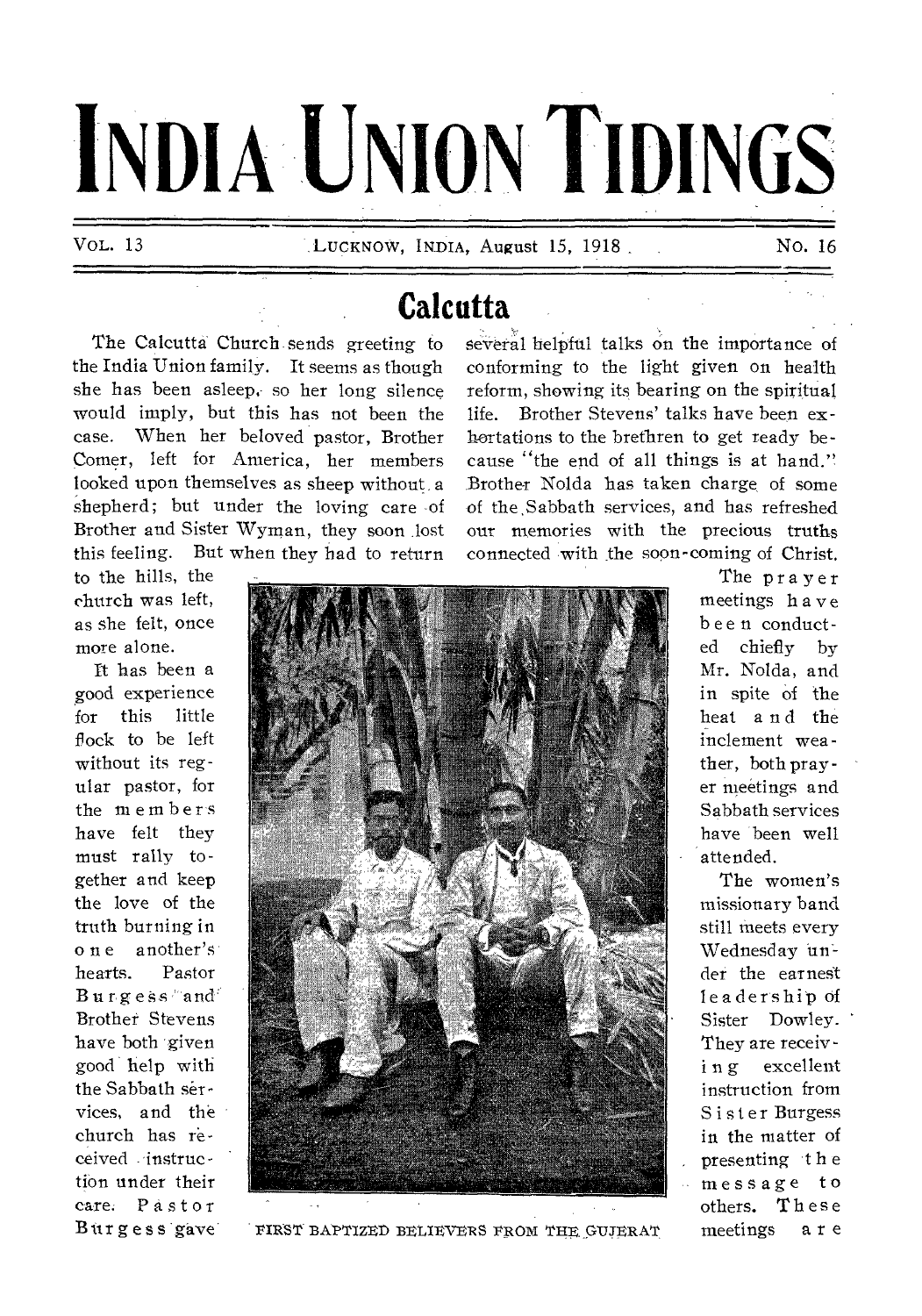proving a blessing to those who attend, and it is hoped that one, day the goal for which this band is aiming will be reached, viz., each member an earnest worker for souls.

Sister Wyman white here began a class for the Standard of Attainment.. This class meets twice a week with me, devoting one hour on Sunday mornings to the study of our denominational history and one houron Tuesday evenings, to Bible studies on the message. Progress is slow but steady and sure.

The missionary meetings which hitherto have been held once a month are now to be held fortnightly, as it is felt that having these meetings so far between, the zeal of the members flags. But with the members gathering together every fortnight to tell of • their experiences and to lay plans for -

future endeavours, more is hoped to be accomplished than in the past. Many of the missionary society, chiefly those who belong to the women's band, are doing faithful hospital visiting, and our truthfilled literature is finding its way into many hands. The patients are glad of the interest shown in them and are grateful for something to read. Many interesting experiences are related at the missionary meetings by those who have been visiting the hospitals, and as these experiences are told, they encourage the rest and add greatly to the interest.

The church is of good courage and looking forward eagerly to the winter months when she will be able to work more energetically, unhampered by the enervating heat of the summer.

MRS. 0. W. NOLDA.

#### **Bombay Presidency**

Owing to illness and pressing work it has been decided at a recent meeting of our local committee to postpone the Bombay general meeting for a time. The date will be arranged in consultation with the Union committee.

Guild Wood, who was seriously bitten by a mad dog at Poona, was very low for a time, and his recovery was very uncertain; but the Lord has answered prayer and he was spared. He is now taking treatments in Bombay for complications which set in, but we are glad to report him still improving, although not entirely out of danger. We ask an interest in the prayers of TID-INGS readers for this young brother and his parents, who have passed through a most trying experience.

On July 22nd, we were glad to welcome Brother Clive Scanlon of Lonavla back to India after an absence of nearly five years. He has been attending our college at Watford, and having completed his course of training, has been recommended to India being blessed of the Lord; We have just

for evangelistic work 'by the Foreign Mission Board. Brother Scanlon is full of courage, and brings very cheering word regarding the progress of the cause in Eng, land. He states that so many applications for entrance have been received at the college for next year that the board are seriously contemplating enlarging the school building. He was glad to meet believers here and some of his relatives, after thirtyseven days on the high seas:

Sabbath, July 20th, our church rejoiced to see another`brother and wife go forward in-baptism in our hall in Bombay. Seventy people were present to witness the service. We all felt the presence of the Lord in the preaching of the Word, and in the baptismal service. Remember these dear believers and the effort in this great city 'in your prayers. Our church tithes and offerings for the first six months of 1918' averaged Rs. 500 a month.

The literature sales in our division are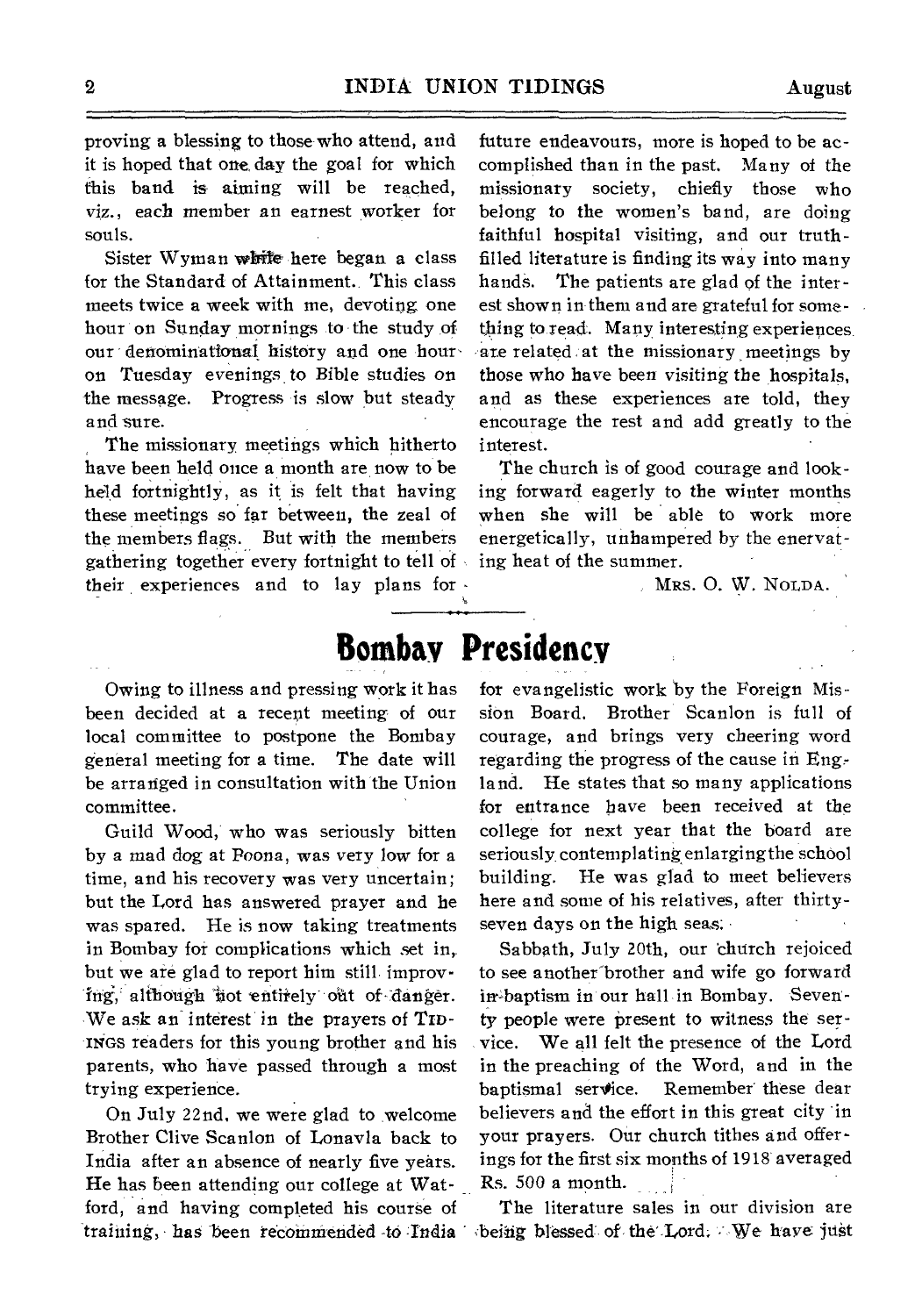received a second edition of the booklet "Coming King" in Gujarati. I fear, we should have, doubled the second edition as they are still selling rapidly. New editions of the booklet "After the War" in Marathi and Gujarati are just off the press and the sales are most encouraging. Unless our men slow down on their sales, new editions of these will also soon have to be published: All three of the foregoing sell for two annas

each. Other booklets are under preparation and in the hands of the printers. Our four anna booklet has also had a good sale in both languages. The monthly sales for Brother Loasby's station at Manmad average nearly Rs. 100 a month. During the first six months of this year our literature sales for the division have amounted to Rs. 2516-4-9.

> G, W. PETTIT.  $\frac{1}{2} \sum_{i=1}^n \frac{1}{2} \sum_{j=1}^n \frac{1}{2}$

#### **Burma**

The Meiktila school opened this year with the largest enrollment in its history, and Brother Ludington looks forward to a successful year. Advancement is being t made along financial lines, and we feel confident that the school will be ready to line up with the general policy of the Union when the time comes for our schools to operate on the self-supporting basis. So far this year I have visited the school once and enjoyed a very pleasant Friday and. Sabbath with the teachers and Students. All the students, both Christian and non-Christian took an interest in the Sabbath services and the Sabbath-school lesson. We can not tell this early what the outcome will be, but we trust that some seed will fall in good ground, and that the teachers will succeed in leading some of the boys to Christ.

The work in the Henzada District where Brethren Beckner and Chit Hla are labouring is progressing under God's blessing and we look forward to the near future when we will have a good strong company in that part of the field to stand for God and His truth.

June the 22nd, according to previous arrangements, we met with the believers at the home of Saya Tha Myiang twenty miles south of Myanaung for a special meeting. We arrived at eight-thirty in the morning, and after a short service we went to a small lake near the house, where three were buried with their Lord in baptism. Two others were ready and had planned to be baptized at this time but could not attend because of illness. After returning to the house, the brethren and sisters all took part in the first testimony meeting that they ever attended, and our hearts were cheered as we listened to these good testimonies from those who have lately learned to love the Bible and rejoice in the hope of His soon coming. This service was followed by the Lord's Supper; and the rest of the day was spent in teaching those who are interested. We returned to Myanaung that evening feeling that we had spent a very profitable day.

It has been less than a year since the brother and his wife, in whose house the services of that day were conducted, was baptized, but they have made wonderful progress in real Christian living. The whole family, the house, and all the surroundings have taken on an entirely different appearance. Even the pig-pen under the house has lost its obnoxious odours. We believe that such homes are worth as much to us as a paid preacher, and our cause will never be strong until we go out into the districts and get people converted who own their land, and who do not expect a job from the Mission as soon as they are baptized, or even before. .**In** a letter just received from Brother Beckner he tells of others who are anxious to study and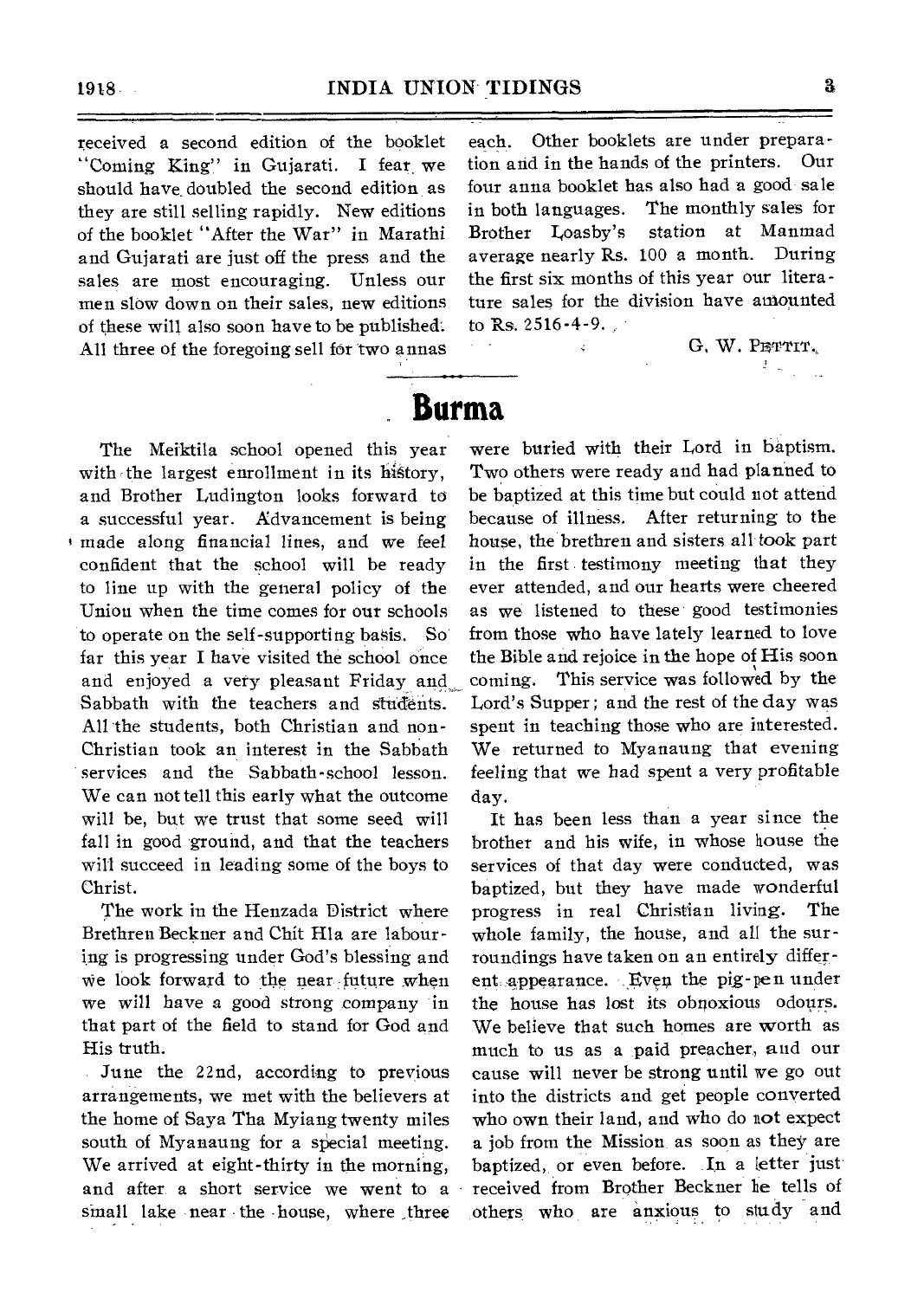seemingly ready to accept the truth when they see it.

Brother Carrott now has two men out in the field selling the printed page. Two men may look a small beginning, but it has been only a few years since there was only one man selling our literature in all the world, and that man is still living. Today our literature is being sold by hundreds,of

men in many tongues all over the world. So we will not get discouraged because we have only two men to start with. They are sending in good reports, ranging from ten to more than forty rupees a-week, and they' are expecting their sales to increase as they get more experience. We hope that others will see their good results and be led to do likewise.  $G.F. LOWRY.$ 

## **The Nazareth Sabbath-School**

 $2 - 1$ 

One of the best ordered Sabbath-schools I have seen in India is the Nazareth school which I visited July thirteen. More than one hundred members and visitors were. assembled. The programme was the same as we follow in our English schools. At the close of the first song, the children went to their department where an assistant superintendent oversees their classes. In the senior division, after the review of the past lesson by Brother Devasahayam, the superintendent, Brother Koilpillai, explained the goal for the offerings, and illustrated the progres by a thermometer drawn on the board. Although the offerings are not so large as in our English schools, they compare very favourably.

The school was divided into ten classes, and all, even the children, manifested great interest and showed that they had studied the lesson thoroughly. I was especially impressed with a class of boys about ten to twelve years, of age. One of their number was the teacher. His own knowledge of the Bible and his thorough study of the lessons help to make him a true teacher.  $I$  am told that the boy teacher, is a regular cyclopaedia of religious knowledge, being able to locate texts readily when asked. One teacher in the Primary department is a woman who used to oppose the truth some time, ago, and made things very hard for the church members. On this Sabbath she was teaching that which she once hated.

The Nazareth Sabbath-school is one of the many which bind us together in the study of the Word of God. I. F. BLUE.

# **The Encouragement of School and Cottage Industries**

A very important side issue incidental to Christian missionary efforts is the provision<sub>7</sub> of some means of livelihood for those who, by reason of their interest in, or acceptance of, Christianity ate' cut off from their former means of support. Furthermore, as the acceptance of Christianity is often the means of awakening a desire for intellectual improvement, it is very desirable that converts should be helped to increase' their incomes, so"that they may have the wherewithal to educate themselves without being wholly dependent on charity as is so often the case at present.

The encouragement of home-industries suggests itself as a possible solution of the question.

In briefly considering the subject it will be well to preface this article by mentioning one or two necessary characteristics of suitable industries which limit the range of choice.

Industries which do not entail a heavy initial expenditure of capital will naturally

 $\sigma_{\rm 2} = 10^{-1}$ h gunan.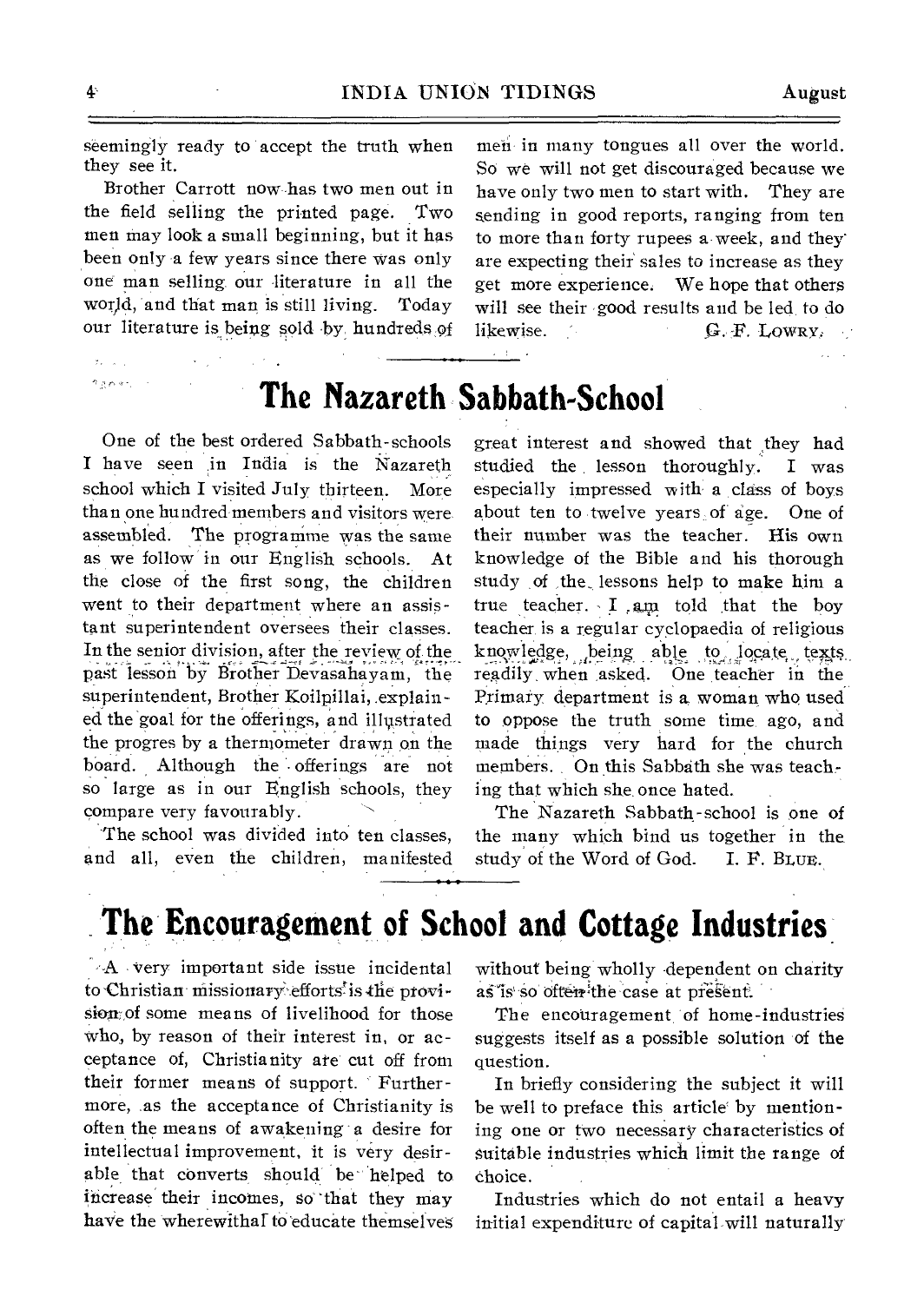commend themselves, as it is with the poorer classes of converts that we are at present concerned. This involves simplicity of the' apparatus necessary for the trades selected. Also it would seem to be preferable to confine attention to industries which do not demand a long period of preliminary training; and if they are such as can be taught to children in 'school, the home-industry movement is far more likely to become widespread than if only adults can take part. In connection with our endeavours to carry on industries in our schools with a view to making them self-supporting, this latter fact would suggest that we give preference to those activities which can be readily carried on by.the pupils after they leave school, whether as side issues or as whole time occupations.

During a recent visit to the Godaveri Delta district one was very much impressed by the prevalence of lace-making. Almost every girl of about ten years and upwards, Christian and non-Christian alike, seemed to carry a crochet hook and a supply of cotton with her, which were brought out and plied at every leisure moment; and several merchants make considerable incomes by dealing in the finished lace. All this seems to be the outcome of instruction in lace-making given in mission schools.

In this connection there comes to mind the fondness for elaborate crochet-worked table-covers and bed-spreads which is noticeable in Burma and which possibly has the same origin as the the lace industry of the Telugu districts. This would indicate the necessity of care being exercised that an industry may not degenerate into an unprofitable 'craze.'

The Salvation Army is doing much to foster silk production as a cottage industry, and their efforts are well worth our study. It is claimed that by planting mulberry trees round the edges of one acre of ground, without in any wise interfering with its

regular cultivation, enough silk worms can be fed as will annually produce fibre marketable for Rs. 50, after spinning and carding. The apparatus necessary for this industry is not elaborate, and the processes are simple and easily learned, and where the land is not available for mulberry cultivation, mature cocoons can be purchased and the fibre spun and carded.

The rapid development of the aeroplane as a military weapon has created a great demand for casto roil as a lubricant,' and this demand is not likely to cease with the war, inasmuch as a great commercial development of flying is likely to follow the military exploitation of the science. Like the mulberry, the castor plant can be profitably grown round the edges of fields other wise regularly cultivated, whilst both plants require but little attention and will flourish almost anywhere 'in this country. Besides giving oil-producing seeds, the castor plant bears leaves on which a silkproducing caterpillar can be fed; although the process of preparation of this variety of fibre is somewhat different from that necessary in the case of mulberry silk. It is not a difficult process however. In the United Provinces the Government is doing much to stimulate the cultivation of the castor plant; and already many small plots hedged around with it may be seen.

An experiment is being conducted at our Bengali girls' school in Calcutta with poultry raising which bids fair to be successful, and there would seem to be no reason why the pupils should not be encouraged to launch out on their ownaccount when they finally settle down in their own homes.

In the Madras Presidency considerable profit is derived from the growing of firewood trees (Tamil name "Sowk-Maram") on otherwise waste land; and it suggests itself that this same line of activity might be experimented with in the United Provinces, Punjab, and elsewhere. Little care-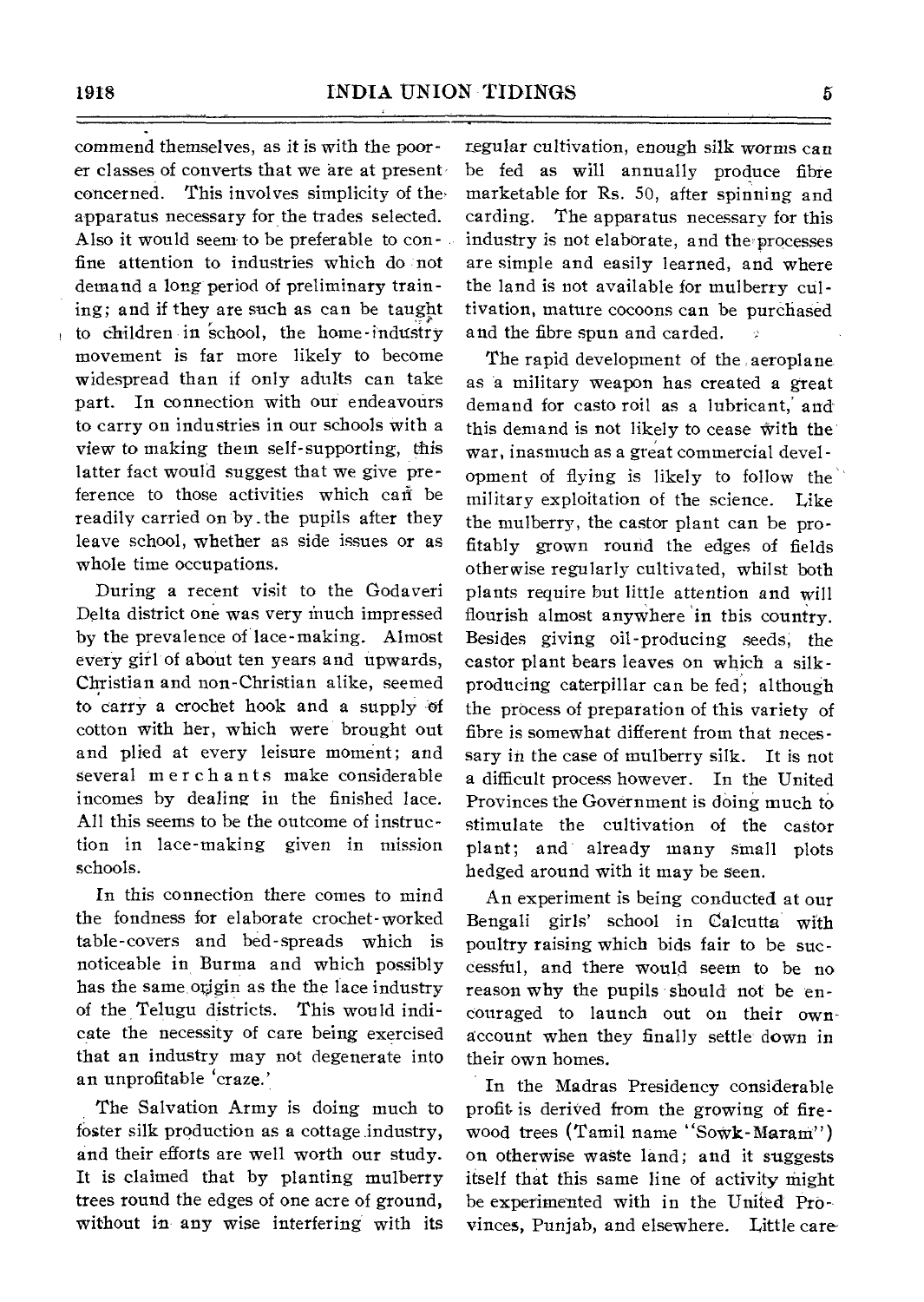qr water seems necessary after the first few months. As the trees can be planted very close together a good yield per acre is ::possible. Six years is said to be the time required for a tree to reach a size suitable for cutting; and if a proper rotation be arranged for, from that time onwards a steady income may be earned.

At our Technical School in Meiktila, Burma, we have for a number of years encouraged boys to learn shoe-making; rattan work, or carpentry. Already a few boys have acquired considerable skill in one or other of these trades so they are now able to earn their living by following them. Embroidery and drawn-thread work are, also encouraged for the girls at the same school, as also at Bangalore, Calcutta and Karmatar;

Much yet remains to be done and-learned in this matter; but the measure of success which so far has attended our efforts and the • efforts of others encourages us to continue the endeavours.

Indidental to the encouragement of industries such as lace-making, embroidery and silk work, is the opening up of markets fdr finished Articles; and enquiries are being made in this connection, so that we may be prepared for future developments.

In conclusion it might well be emphasized that it is not our ambition to foster mission industries, but rather to encourage converts to carry on industries on their own account. Any suggestions or information concerning industries suitable for this purpose, will be gratefully received.

#### A. H. WILLIAMS.

## **The Calcutta Girls' and Boys' Schools**

ć,

It was my privilege to visit our Calcutta schools the first part of July. Miss Burroway, who is in charge of the Girls' school, has twenty girls under her supervision. Two teachers are associated with her in training these young people. All of these girls are children of our Bengali believers; hence we can look to them as a definite asset to our future work: Miss Burroway is endeavouring to make the school selfsupporting, and to that end is developing the poultry industry, which is giving promise of success. The girls on their part are determined to do all that they can to support themselves. I was especially impressed with the interest they take in the Bible lessons; they show a good knowledge of the Bible.

Sister Burgess has charge of the Boys' school. There are fifteen boys and young men in attendance. The head-master of the Boys' school is not an Adventist, but seems to be an exceptionally good school man, and is very favourable to the truth, and helps in every way that he can. Aside from his work with the boys he gives the examinations, to the girls, so that the standard of work can be kept where it should be. Sister Burgess teaches the Bible classes; judging by the recitations, the boys are well grounded in the:Scriptures. One class that especially :interested me was a class in English. The boys desire to learn to speak English, so they use the question and answer method, using as a text "Bell's. Bible Lessons."

The work of the boys is not confined to books. They have part of the forenoon free for selling papers and tracts. Some of the boys do very well. The week before one boy sold papers- to the amount of ten rupees. This money helps the boys to be Self-supporting, and instills in them the spirit of self-reliance.

I feel confident that we can look to the girls and boys in these schools to assist in carrying the "last Message" to Bengal's millions.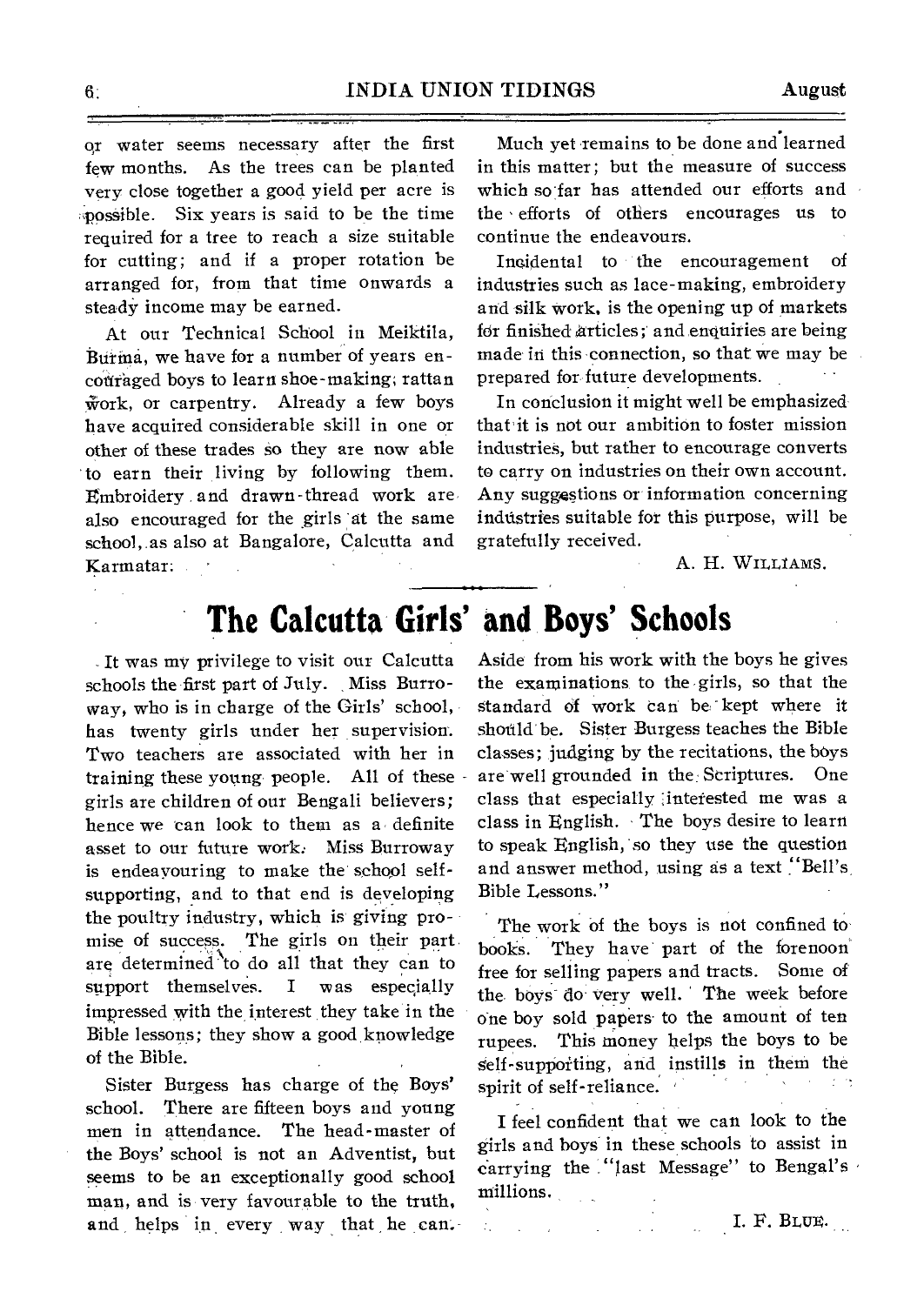#### **Catholic Priest Buys "Signs"**

ONE of our magazine workers related the following experience at a recent Home Missionary institute in the United States.

"While passing through a train selling magazines a short time ago, I approached a Catholic priest sitting in the rear end of the coach. He' wanted to be real nice so bought a copy of the *Signs* magazine, and then to manifest his further generosity he handed the magazine to a lady sitting across the aisle, who received it with a `Thank you, father.' I thought nothing more of the incident until a few weeks later when a tent company located  $in$ — wrote me, asking whether I remembered having sold that magazine. to, the priest and seeing him hand it to the lady. The worker stated that the lady had just been baptized and taken into the Seventh-day

Adventist church. This lady says that she would not have bought a magazine nor read one without the priest's permission, but inasmuch as he purchased it and handed it to her, she took it for granted that it would' not injure her to read it. While reading it she became so interested that she decided to secure more copies of the *Signs* and other literature on present truth, with the result that she became convinced of the truth and therefore decided to be baptized and join the church."

This again illustrates the fact that it pays to ,,circulate the magazines everywhere. Just think, that one copy led to the conversion of a Roman Catholic, who today rejoices over the fact that she has been brought out of darkness into the glorious light of the third angel's message.

## **Seventh-day Adventist Periodicals published in India (1918)**

| *Bengali                                                 | Malayalam                                       |
|----------------------------------------------------------|-------------------------------------------------|
| Signs of the Times, bi-monthly                           | Present Truth, quarterly                        |
| average issue 6000                                       | 3500<br>, ,<br>, ,                              |
| Burmese                                                  | *Marathi                                        |
| 2000<br>Watchman, quarterly,<br>$\overline{\phantom{a}}$ | Signs of the Times, quarterly:<br>$\mathcal{F}$ |
| *English                                                 | 5000                                            |
| Signs of the Times, monthly                              | Tamil                                           |
| 4000                                                     | Present Truth, quarterly                        |
| *English                                                 | 3500                                            |
| India Union Tidings, semi-monthly                        | Telugu                                          |
| 300<br>, ,                                               | Present Truth, quarterly                        |
| *Gujarati                                                | 3500<br>, ,<br>$\cdots$                         |
| Signs of the Times, quarterly                            | $^*\mathrm{Urdu}$                               |
| , 5000                                                   | Signs of the Times, bi-monthly                  |
| *Gurmukhi                                                | 7000                                            |
| Signs of the Times, quarterly                            |                                                 |
| 2000<br>$\cdots$<br>$*$ Hindi                            | 46,800<br>Total                                 |
| Signs of the Times, bi-monthly<br>۰.                     |                                                 |
| 5000<br>,,<br>,,                                         | *Printed at our own Lucknow Press.              |